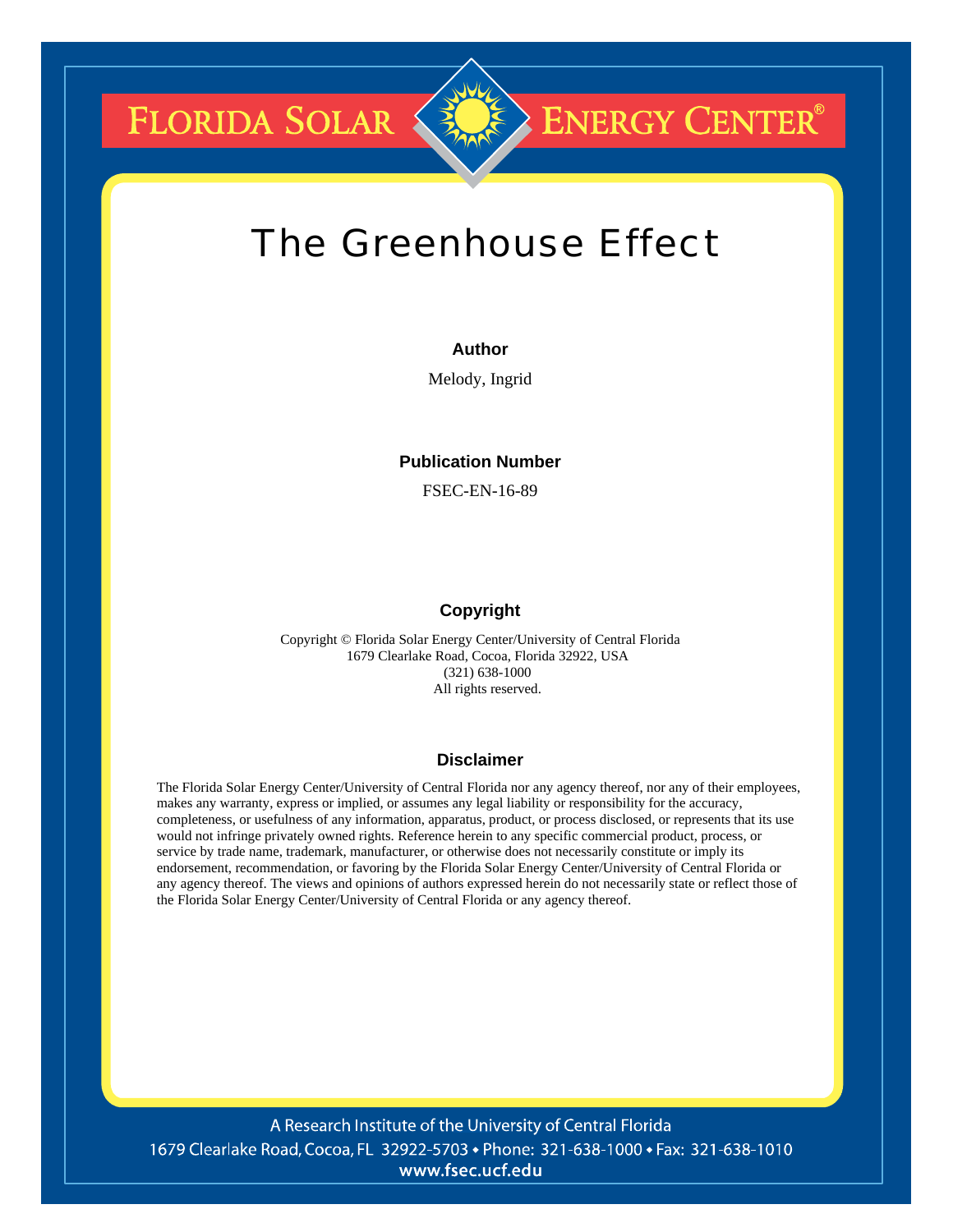

# **The greenhouse effect**

#### **Ingrid Melody Director of Public Affairs Florida Solar Energy Center**

burgeoning growth have been fueled by plentiful, inex-<br>noncius anorgu supplies pensive energy supplies.

The state's economic vitality depends primarily on tourism; so cheap, abundant supplies of transportation fuels have helped to feed "the tourist machine."

Florida is also an "electrified" region, with a huge demand for air conditioning energy. Relatively inexpensive electrically powered cooling has made this warm, humid state an extremely attractive location for almost any kind of development.

Unfortunately, the very energy boon that has supported Florida's growth and economy is also a part of the energy bane that is threatening the habitability of the planet. e energy bane that is threatening the habitability of<br>e planet.<br>Use of conventional energy sources — in Florida and<br>weakent that we delegate and we deduced webland

the planet.<br>Use of conventional energy sources — in Florida and<br>throughout the world — has produced a global problem known as "the greenhouse effect." While the scientific community does not always agree on the greenhouse effect's potential impacts on the planet, and while policy makers do not always agree on methods to ameliorate or adapt to it, most concur on at least a few points:

- The greenhouse effect does indeed exist and is primarily a result of our use of carbon-based energy supplies.
- The greenhouse effect is changing the planet's climate.
- I he greenhouse effect is changing the planet s<br>The greenhouse effect presents circumstances<br>unique in human history a global problem of unprecedented proportion and complexity.

This Energy Note presents a definition of the greenhouse effect, its causes, its potential impacts, and possible responses.

### **Definition**

When any carbon-based material is burned, it releases When any carbon-based material is burned, it releases<br>usable energy. The combustion process also emits gases<br>into the atmosphere — principally carbon dioxide. During the last 200 years, carbon fuel combustion has emitted much more carbon dioxide gas than the earth and its atmosphere can effectively absorb and dissipate.

Like the glass cover on a solar collector, carbon dioxide in the atmosphere readily allows the sun's short-wave energy to reach the earth. However, it does not allow much of the long-wave, infrared heat energy radiated back by the earth to escape (see Fig. 1). As a

**FSEC-EN-16-89 January 1989** 

**Introduction result**, the increased concentration of atmospheric car-During the last decade, Florida's robust economy and bon dioxide has created an invisible solar energy collector<br>Integrating grouth have been fueled by plontiful inox around the planet — in effect, constructing a global



**Figure 1. The global greenhouse effect.** 

#### **Causes**

Use of carbon-based energy supplies is the driving mechanism behind the greenhouse effect.

Carbon dioxide is produced any time coal, oil, natural gas or biomass is burned for energy production. The more carbon contained in a material, the more carbon dioxide it releases during combustion. For each million British thermal units of energy it provides, coal produces 225 pounds of carbon dioxide, oil produces about 160 pounds, and natural gas produces about 125 pounds.

Fuels derived from biomass (organic materials) also release carbon dioxide. However, their emissions do not add much to the net carbon dioxide buildup.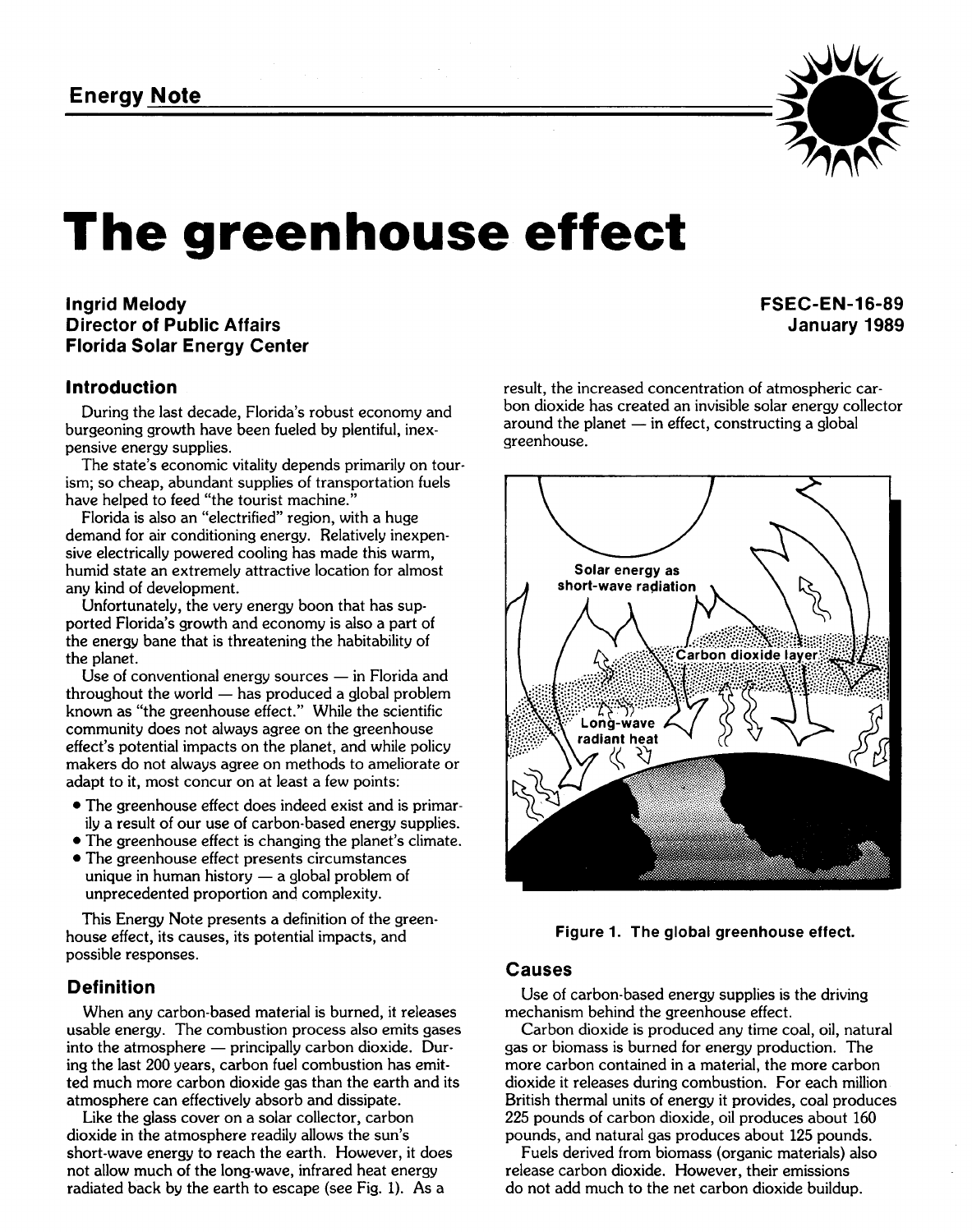

**Figure 2. Earth's carbon cycle (quantities in lo9 tons).** 

Essentially, such fuels simply recycle the carbon dioxide consumed during growth of the plant material that made up the fuel's feedstock.

On the other hand, fossil fuels have stored their carbon content for millions of years. The earth's natural carbon On the other hand, tossil tuels have stored their car<br>content for millions of years. The earth's natural carb<br>dioxide "sinks" — principally oceans and forests cannot readily absorb such vast, long-stored emissions. Instead, these emissions accumulate in the atmosphere (Fig. 2). Other industrial, agricultural and energy practices are exacerbating the greenhouse problem. First, they produce more of the following trace gases that, even in small concentrations, have the potential to compound the greenhouse effect:

- Nitrous oxide, produced by combustion in power generation, automobiles, and by fertilizers
- Ground-level ozone, which results when fuel exhaust is exposed to sunlight
- Methane, produced by decomposition of organic matter (significant sources include rice paddies, wetlands, landfills, livestock and termites)
- Chlorofluorocarbons (CFCs), manmade chemicals released in refrigeration (air conditioning) processes, and in the manufacture of insulating and packing foams.

Second, development practices have diminished one of the planet's best carbon dioxide sinks — trees. As tropical rain forests are stripped to make way for agriculture and industry in developing countries, the earth's carbon dioxide equilibrium is thrown further out of balance.

Third, even though industrialized countries such as the U.S. have attempted to become more energy conserving, global energy use continues to increase. Rising world population, energy-intensive lifestyles being adopted in

developing countries; and human persistence in burning fossil fuels, all continue to reinforce the global greenhouse (Fig. **3).** 



#### **Figure 3. Sources of worldwide carbon dioxide production, 1950-1 980.**

The greenhouse effect is the net result of all these human activities and practices, but combustion of fossil fuels remains the major culprit.

#### **Results**

Scientists agree that the principal result of the greenhouse effect will be a warming of the world's climate with consequent changes in local, regional and global weather patterns. When and where these changes will occur,

 $\mathbf{I}$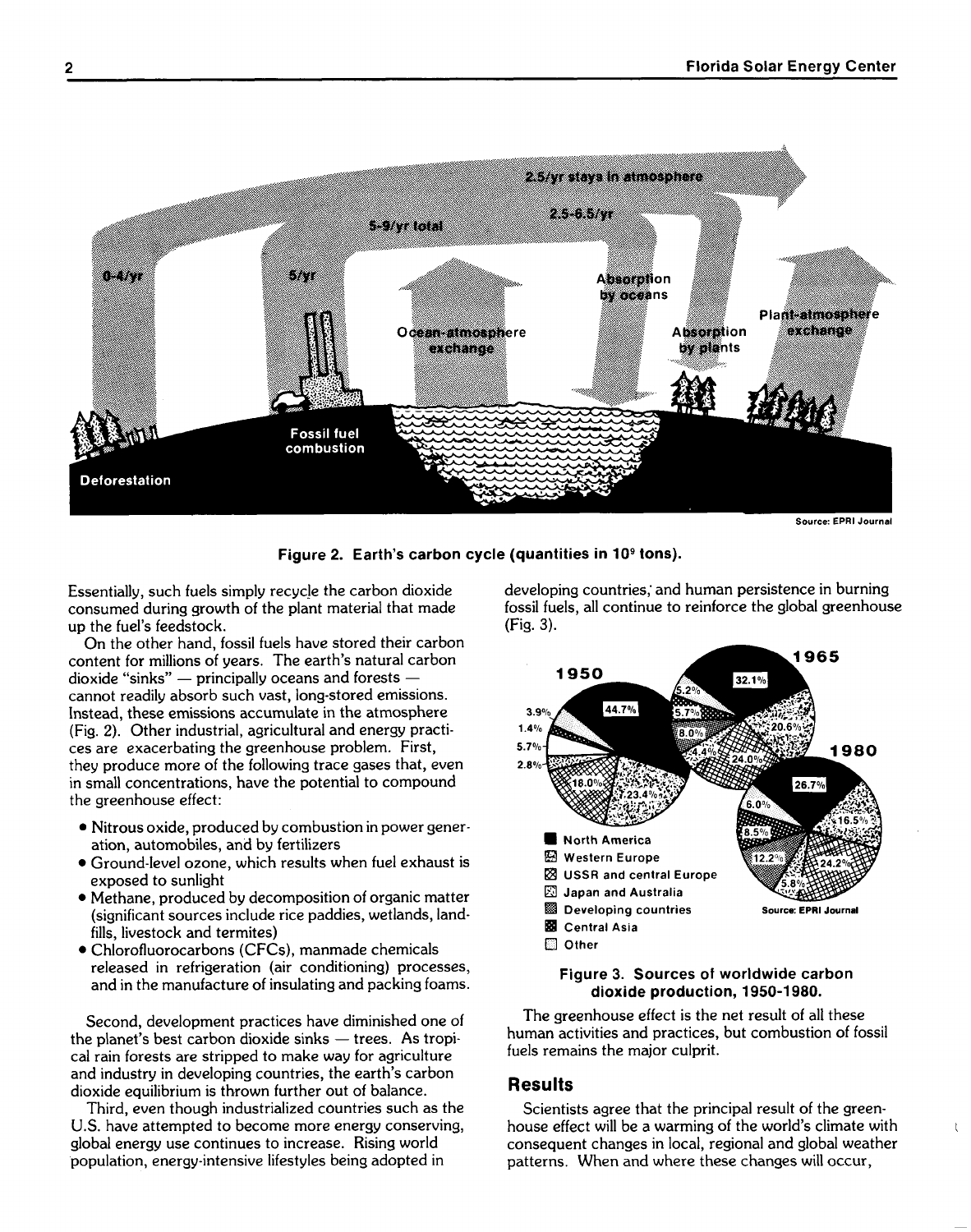how they will manifest themselves, and how they will affect human society are all matters of scientific discussion, research and controversy. However, the following measured phenomena suggest that the greenhouse effect has already begun to impose change:

- The concentration of carbon dioxide in the atmosphere has doubled in the last 100 years, and its rate of increase continues to rise (Fig. 4).
- During this century, the average global temperature has increased about one degree Fahrenheit.
- The *6* warmest years in the last century have occurred in the last 10 years.
- The world ocean, which expands as it warms, has demonstrated a sea-level rise of *6* inches in modern times.



#### **Figure 4. Atmospheric concentration of carbon dioxide, 1959-1 987.**

Because there is no precedent to the greenhouse effect, scientists have no validated model to use in predicting its results. Uncertainties are compounded by complex physical, chemical and energy interactions involving the atmosphere, the oceans, the continental land surface, and the planet's snow, ice, organic and cloud cover.

Even with limited data, the most reliable existing computer models predict that the world will experience the following phenomena within the next 50 years:

- Carbon dioxide concentrations will further increase by 30 percent.
- Carbon dioxide's greenhouse effect will be doubled by the effects of other greenhouse gases.
- The global climate will warm further by 3 to 8 degrees Fahrenheit.
- Regional weather patterns will change, with shorter, wetter winters and longer, drier summers probable in northern latitudes; less rain in subtropical regions; and more rain in the tropics.
- Severe weather occurrences will become more frequent and even harder to predict and prepare for.
- Rising sea levels will result in large coastal land losses and lead to severe flooding.
- Ecological, agricultural, economic and population patterns will be unpredictably stressed.

#### **Response**

Because the greenhouse effect is such a potentially devastating global problem, it demands a global response. Although experts differ on which should take priority, most scientists and policy makers agree that the world community should take three courses of action:

- Provide greater support for research on the greenhouse effect and its climate impacts.
- Develop and promote the use of technologies that will reduce carbon dioxide and trace gas emissions.
- Prepare to adapt to climate change.

The imperatives facing the world community are first, to slow the impending change as much as possible through energy conservation; and second, to develop alternative energy resources and technologies.

The rationale for these imperatives is obvious: carbon dioxide from burning of fossil fuels comprises 50 percent of the greenhouse problem, and as the world becomes more energy intensive, carbon dioxide emissions increase. Worldwide emissions more than tripled between 1950 and 1980 (Fig. 5). In 1980 alone, more than 5.1 billion tons of carbon dioxide were added to the atmospheric morass.





The fact that the problem is global in scope should not impede the U.S. from taking immediate action, since this country is responsible for one quarter of total carbon dioxide emissions. About 29 percent of that portion is produced by industrial energy activity; 28 percent results from electrical energy generation; 27 percent is produced by transportation; and the remaining 16 percent results from energy use in homes and businesses.

Some alternative energy technologies already have the potential to quickly reach a stage of development where their effective application could significantly offset use of fossil fuels. Two examples include photovoltaics and hydrogen fuel. The principal factors that have impeded their widespread use are these: 1) what appears to be high initial costs for these technologies does not take into account their environmental benefit and 2) adopting these new technologies will require, changes in deeply embedded technical, economic and social infrastructures.